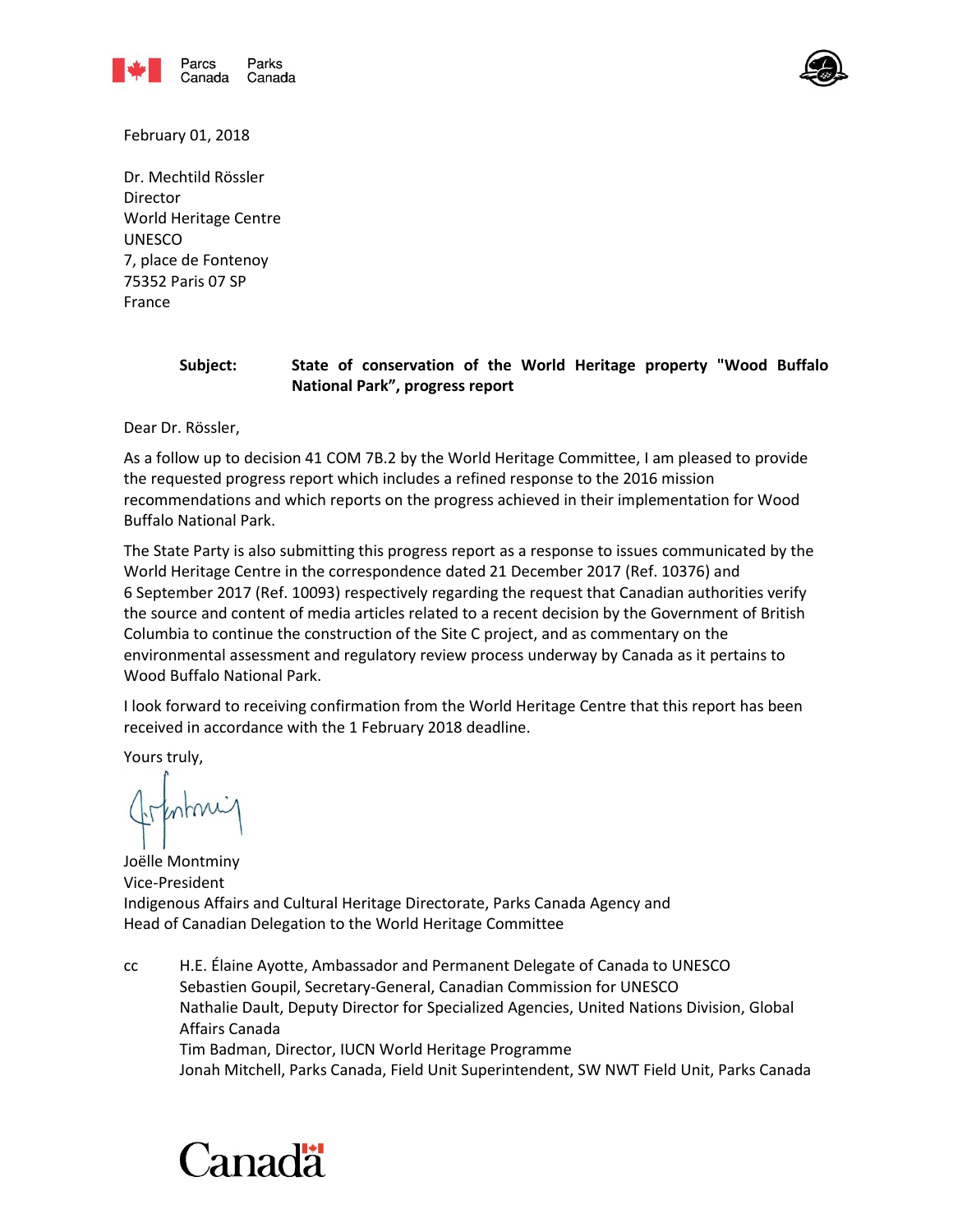## **STATE PARTY PROGRESS REPORT**

**OF** 

## **WOOD BUFFALO NATIONAL PARK WORLD HERITAGE SITE (CANADA)**

## **IN RESPONSE TO: WORLD HERITAGE COMMITTEE DECISION 41 COM 7B.2**

FOR SUBMISSION BY 1 February 2018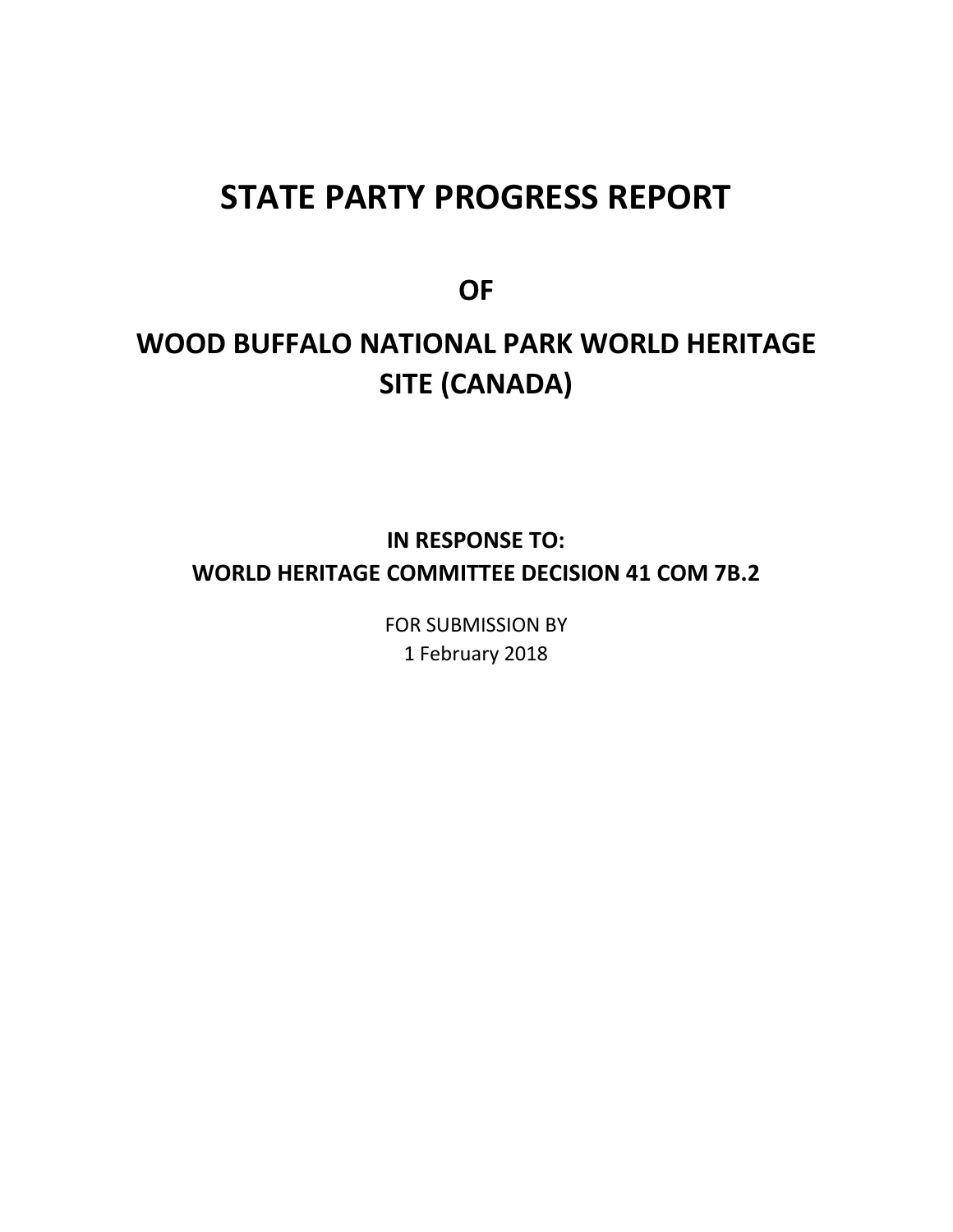### **1.0 Introduction**

#### 1.1 Wood Buffalo National Park World Heritage Site

Wood Buffalo National Park World Heritage Site (WBNP) straddles the boundary between the Province of Alberta and the Northwest Territories. The park is larger than Switzerland at nearly 4.5 million hectares. Established in 1922 to protect the last remaining herds of wood bison, it is Canada's largest national park and is located in the traditional territory of the Cree, Chipewyan, Dene and Métis peoples of the region. The park is home to one of the largest free-roaming, self-regulating bison herds in the world, the only remaining nesting ground of the endangered whooping crane, the biologically rich Peace-Athabasca Delta (PAD), extensive salt plains unique in Canada, and some of the finest examples of gypsum karst topography in North America. These rare and superlative natural phenomena are recognized as elements of Outstanding Universal Value (OUV) by the World Heritage Committee. WBNP was inscribed as Canada's eighth UNESCO World Heritage Site (WHS) in 1983.

Despite its size, remoteness and lack of internal development pressures, WBNP is vulnerable to the impacts of external development and climate change. In December 2014, the Mikisew Cree First Nation (MCFN), whose traditional territory includes the PAD, petitioned the World Heritage Committee to have WBNP added to the List of World Heritage In Danger as a result of their concerns that ascertained and potential dangers to the property from existing and planned hydroelectric and oil sands development projects, climate change and the inadequacies of the management frameworks for the property were compromising the integrity of its OUV.

## 1.2 Decisions of the World Heritage Committee

In July 2015, the World Heritage Committee (the Committee) issued a decision requesting that Canada invite a World Heritage Centre (WHC)/International Union for Conservation of Nature (IUCN) Reactive Monitoring Mission to WBNP "to review the impact of the developments on the property, to evaluate its state of conservation, and to exchange in more depth with the State Party, petitioning First Nation, and other stakeholders as appropriate." The Committee also requested that the State Party undertake a Strategic Environmental Assessment (SEA) to assess the potential cumulative impacts of all developments on the OUV of the property, including hydroelectric dams, oil sands development, and mining.

Canada welcomed the mission and worked closely with the WHC, the IUCN, and Indigenous partners (including the MCFN) to plan the visit. The mission occurred between September 26 and October 4, 2016 in which representatives of the WHC and the IUCN met with federal, provincial and territorial governments; Indigenous communities; industry; and environmental non-government organizations. The mission report concluded that the PAD, widely recognized as the particularly valuable and vulnerable heart of the park, is being impacted by external developments and climate change and that these impacts are not currently being adequately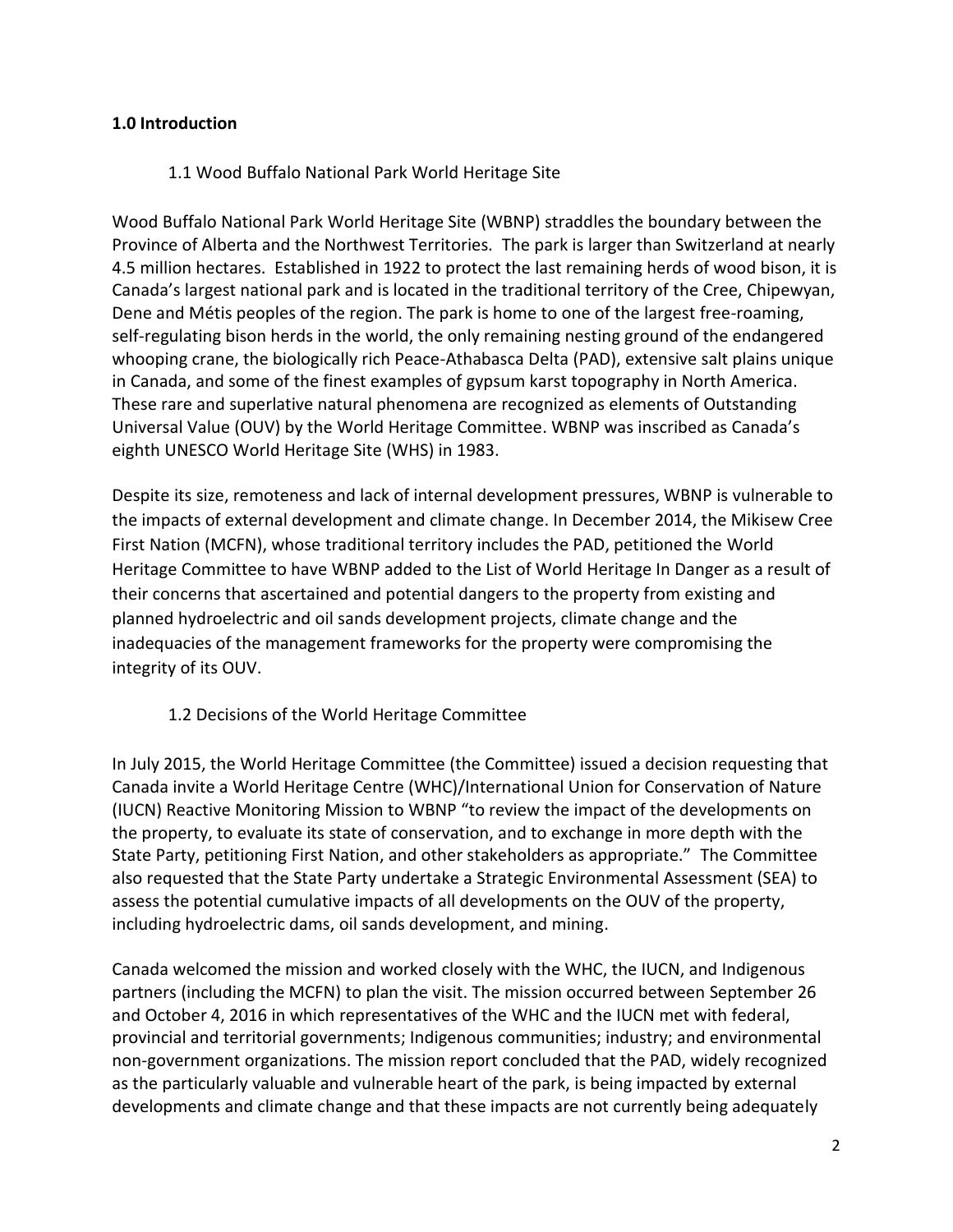addressed. The mission report recommended that the State Party "be given one opportunity under the World Heritage Convention to immediately develop a structured and adequately funded Action Plan" guided by 17 recommendations. In response, Canada submitted a State of Conservation Report to the WHC on March 30, 2017, acknowledging the mission report and committing to the development of the Action Plan in collaboration with provincial and territorial governments, Indigenous communities, industry and stakeholders.

The World Heritage Committee adopted a decision at the July 2017 Committee meeting requesting that Canada submit to the World Heritage Centre, by **1 February 2018**, a report on the progress achieved with its implementation of the 2016 mission recommendations, and to submit by **1 December 2018**, an updated report on the state of conservation of the property and an Action Plan, for examination by the Committee at its 43rd session in 2019.

## 1.3 Purpose of the Progress Report

This report constitutes the State Party's progress report for the deadline of February 1, 2018. It describes progress by the State Party towards the development of a multi-jurisdictional governance process that will provide the framework to develop the Action Plan. In addition, as requested by the Committee in its 2017 decision, a refined response to the mission recommendations is provided. It should be recognized that the forthcoming Action Plan, which will of necessity be implemented over a period of many years due to the complexity of the conservation challenges facing Wood Buffalo National Park, will provide additional clarity on how Canada, and its partners, will address the specific recommendations.

## **2.0 Governance / engagement / coordination**

2.1 Jurisdictional context

Canada is a federation and the responsibility for natural resource management is shared between the federal, provincial and territorial governments, and in some instances, by Indigenous governments under self-government and land claim agreements. Provinces and territories have jurisdiction over most aspects of land and water management and protection, and may delegate some authorities to municipalities or other local management authorities. The federal government has jurisdiction over federal lands (including national parks, Indian reserves, and military bases; overall a small portion of Canada's land base) and over water on federal lands. The federal government also has specific responsibilities for certain aspects of fresh water stewardship across all of Canada, including fisheries, navigation, international and trans-boundary waters, and environmental monitoring.

It is important to recognize that the division of powers within Canada's federal system allows for distinct, but sometimes overlapping, areas of responsibility between the federal government and the provinces/territories. For example, the federal government maintains jurisdiction over Wood Buffalo National Park World Heritage Site, and the governments of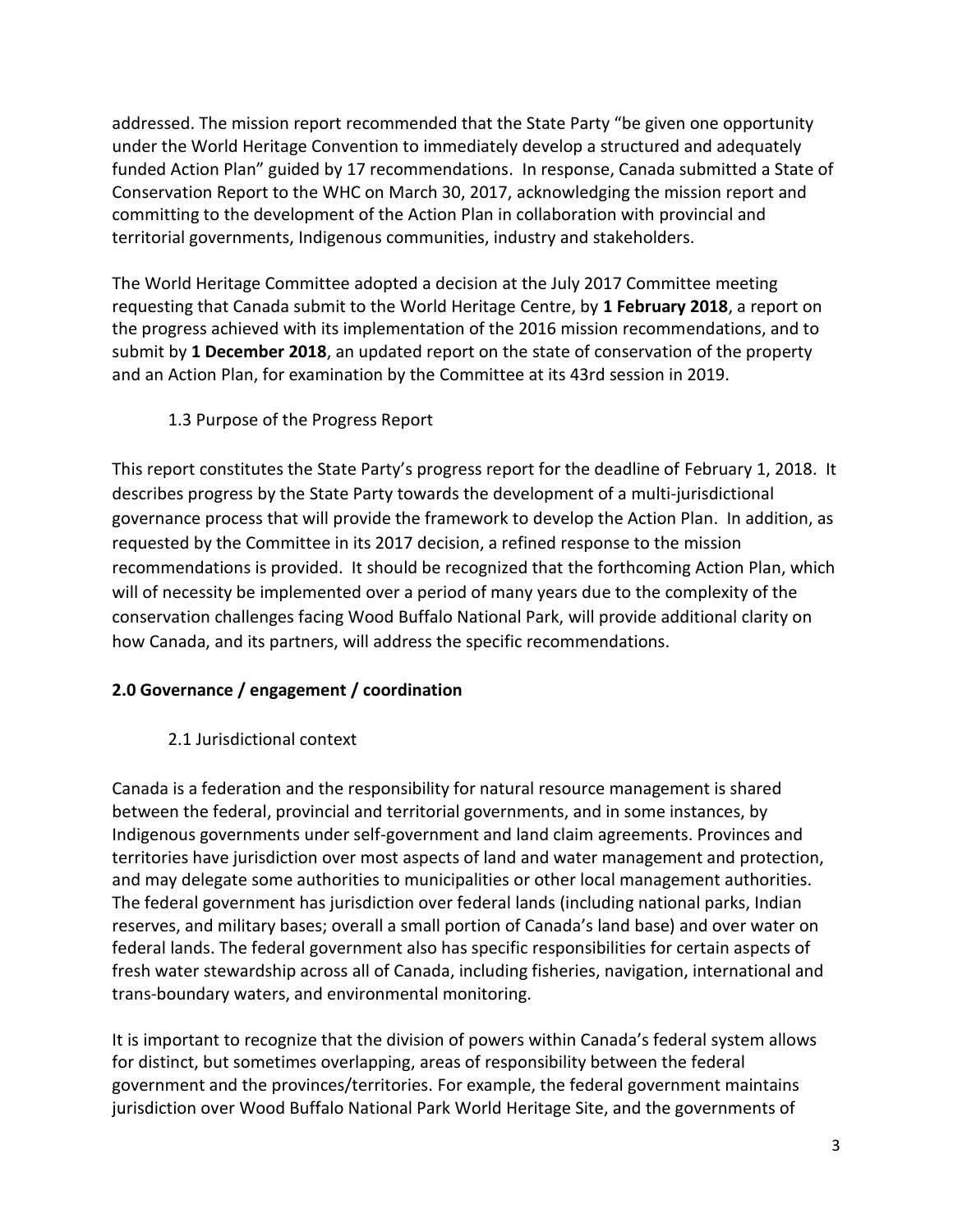Alberta and Northwest Territories are responsible for land use planning and protected areas in their respective jurisdictions outside of WBNP. The Government of British Columbia has jurisdiction over local works and undertakings (including hydro-electric facilities) in that Province.

## 2.2 Governance approach (between Federal-Provincial-Territorial jurisdictions)

A governance approach has been developed to facilitate the cooperation and engagement between federal, provincial and territorial governments in the development of the Action Plan. The focus of this governance structure is to align various government initiatives, authorities and activities that are related to the Action Plan and recommendations. Action Plan development will also require broader engagement with Indigenous communities, industry and other stakeholders.

A Federal-Provincial-Territorial Senior Management Committee, comprised of senior management officials from each federal, provincial and territorial department involved in the development of the Action Plan has been established. Committee members provide oversight and direction in the development of the Action Plan recognizing the authorities and responsibilities of respective jurisdictions.

A Coordinating Committee has also been established with Secretariat functions and is comprised of Directors from federal, provincial, and territorial departments and agencies. Under the direction of the Federal-Provincial-Territorial Senior Management Committee, the Coordinating Committee is responsible for facilitating cooperation and engagement between government and Indigenous communities, and stakeholders required to develop the Action Plan.

The Coordinating Committee has organised the work to address the mission recommendations under seven thematic areas. To ensure that the Action Plan is consistent with relevant planning schemes across multiple jurisdictions, existing federal, provincial and territorial-led forums and processes will be used wherever possible. For example, both the governments of Alberta and the Northwest Territories have established planning processes that prescribe how, when and where new protected and conservation areas are established and managed – these processes will be used to address recommendations 10 and 11 where the establishment of new protected areas adjacent to the site may occur, and/or where complementary management approaches may be encouraged. Alternatively, new processes and efforts are required where existing ones are not in place. For example, defining actions related to environmental flows and hydrology will require a new forum for collaboration (recommendations 3 and 7).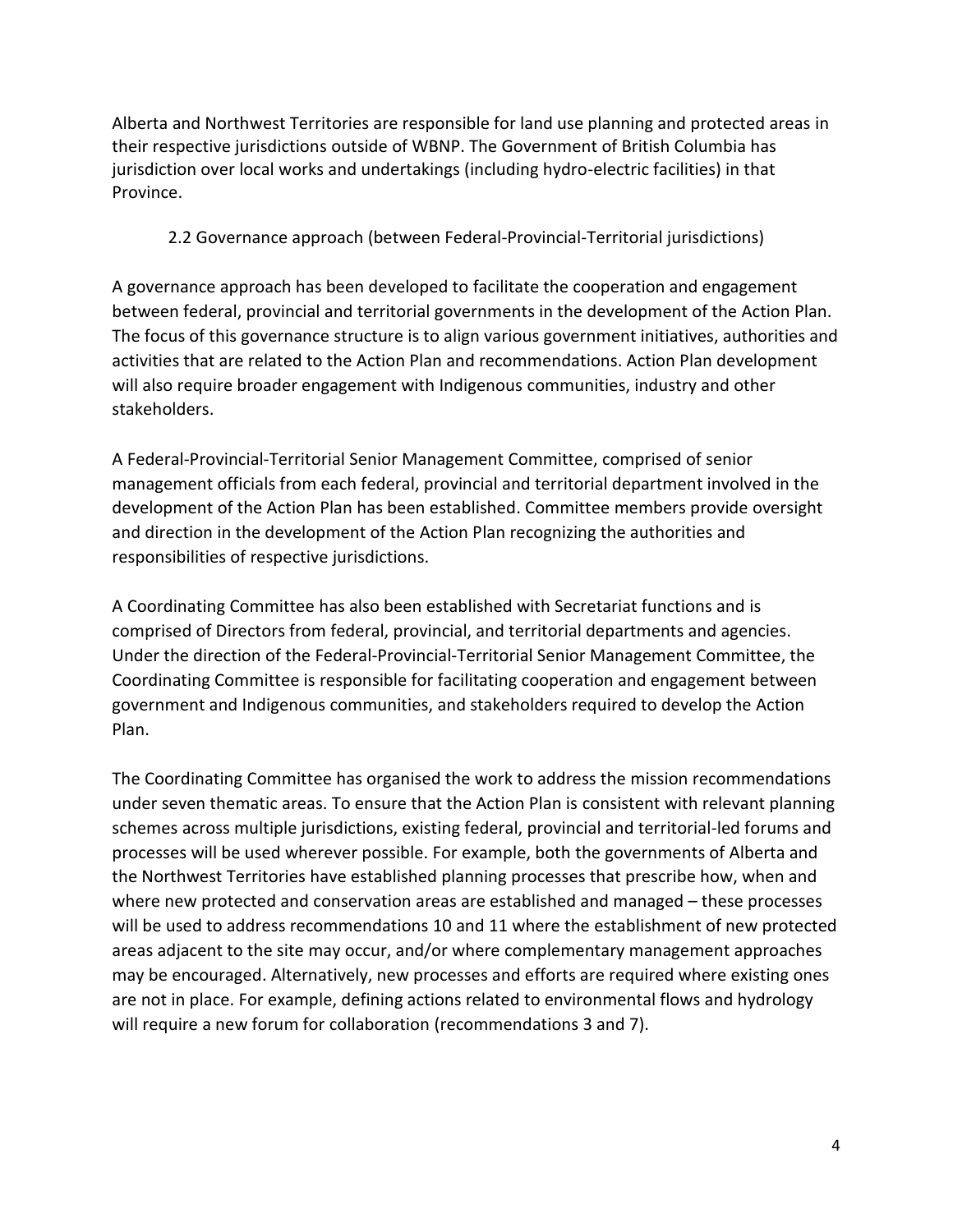## 2.3 Indigenous and stakeholder engagement

On behalf of the Federal-Provincial-Territorial Senior Management Committee, Parks Canada is leading the development of an Engagement Strategy that recognizes jurisdictional responsibilities regarding engagement to ensure a process enabling meaningful involvement of all rights holders and stakeholders, including First Nations and Métis, in the development of the Action Plan.

Building on consultation underway related to the SEA, Parks Canada is undertaking Action Plan engagement with the 11 Indigenous communities that work with WBNP on a regular basis. In collaboration with other federal departments and provincial-territorial governments, Parks Canada has also expanded outreach on the SEA and Action Plan to additional Indigenous communities that have been involved in the environmental assessment of the proposed Teck Frontier oil sands mine project.

Federal-provincial-territorial collaboration will continue on the coordination of existing consultation and engagement processes (led by other federal departments, provinces or the Northwest Territories) to ensure alignment with Action Plan engagement processes. Additional opportunities for Indigenous and stakeholder engagement may be created where new forums for collaboration are required specific to some thematic areas of the Action Plan and where active engagement is not already taking place.

## 2.4 Strategic Environmental Assessment (SEA)

The SEA is a unique effort to present a consolidated assessment of the potential cumulative impacts of development and climate change on the OUV of Wood Buffalo National Park World Heritage Site. Its objective is to create a shared understanding of how the site's OUV may be impacted by existing, planned and future development projects in the context of possible climate change scenarios. It will provide key information about the OUV and its current state to inform decision-makers managing activities that may impact the OUV.

In December 2016, Parks Canada contracted Independent Environmental Consultants (IEC) to undertake the SEA. In August, 2017, a Draft Scoping Report was shared with other federal departments and provincial and territorial governments, Indigenous partners, industry groups, conservation organizations and was made available for public comment. During the late summer and fall of 2017, IEC representatives visited the PAD, Fort Chipewyan and Fort Smith to meet with representatives of Indigenous communities. Engagement with Indigenous communities continued throughout the fall and is ongoing. Canada has offered funding support to ensure opportunities for Indigenous partners of WBNP to participate in the development of the SEA.

An addendum to the SEA Draft Scoping Report (released December 12th, 2017) summarizes the views heard during the comment period and through engagement with governments,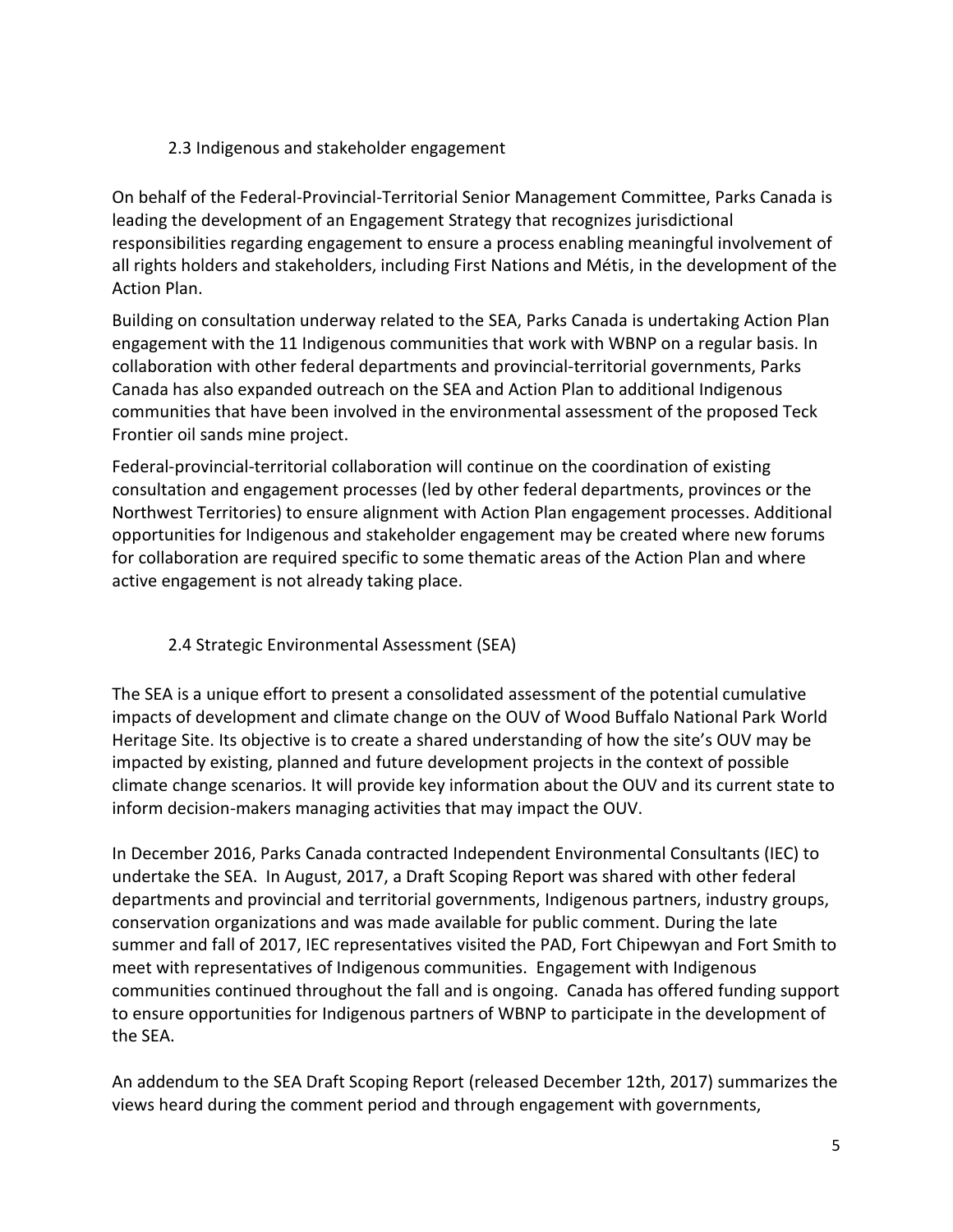Indigenous communities, industry representatives, conservation organizations and stakeholders and outlines how the input is being used to inform the SEA report.

The SEA is expected to be finalized in April 2018. Its findings will be used to inform specific work or elements of the Action Plan.

## **3.0 Refined response to recommendations, and progress to date by thematic area:**

The complexity of the conservation challenges facing Wood Buffalo National Park World Heritage Site, and the consequent degree of jurisdictional cooperation needed to develop the Action Plan, are such that the State Party has necessarily focused recent efforts on enabling coordination between federal, provincial and territorial governments.

Given that the focus of the effort has been on developing a governance framework to support a coordinated process for development of the Action Plan, progress towards addressing the recommendations is varied. Where existing processes will be used to develop the response, progress is described. Where new processes are required to support recommendation implementation, this is identified.

## 3.1 Theme: Indigenous partnerships with WBNP

## **Recommendation 1**

Adopt a clear and coherent policy and guidance to enable the transition to a genuine partnership with First Nations and Métis communities in the governance and management of the property.

## **Recommendation 13**

Further develop the existing Cooperative Management Committee established by the State Party, and consolidate a functional and effective mechanism to involve Aboriginal Peoples in the management of the property.

## **Recommendation 14**

Ensure that the preparation and skills of involved governmental staff correspond to the requirements inherent in the evolving relationship with First Nations and Métis communities.

The Government of Canada is committed to achieving reconciliation with Indigenous peoples through a renewed, nation-to-nation, government-to-government, and Inuit-Crown relationship based on recognition of rights, respect, co-operation, and partnership.

In the case of Wood Buffalo National Park World Heritage Site, Parks Canada is committed to strengthening partnership-based decision-making with all its Indigenous partners with a view to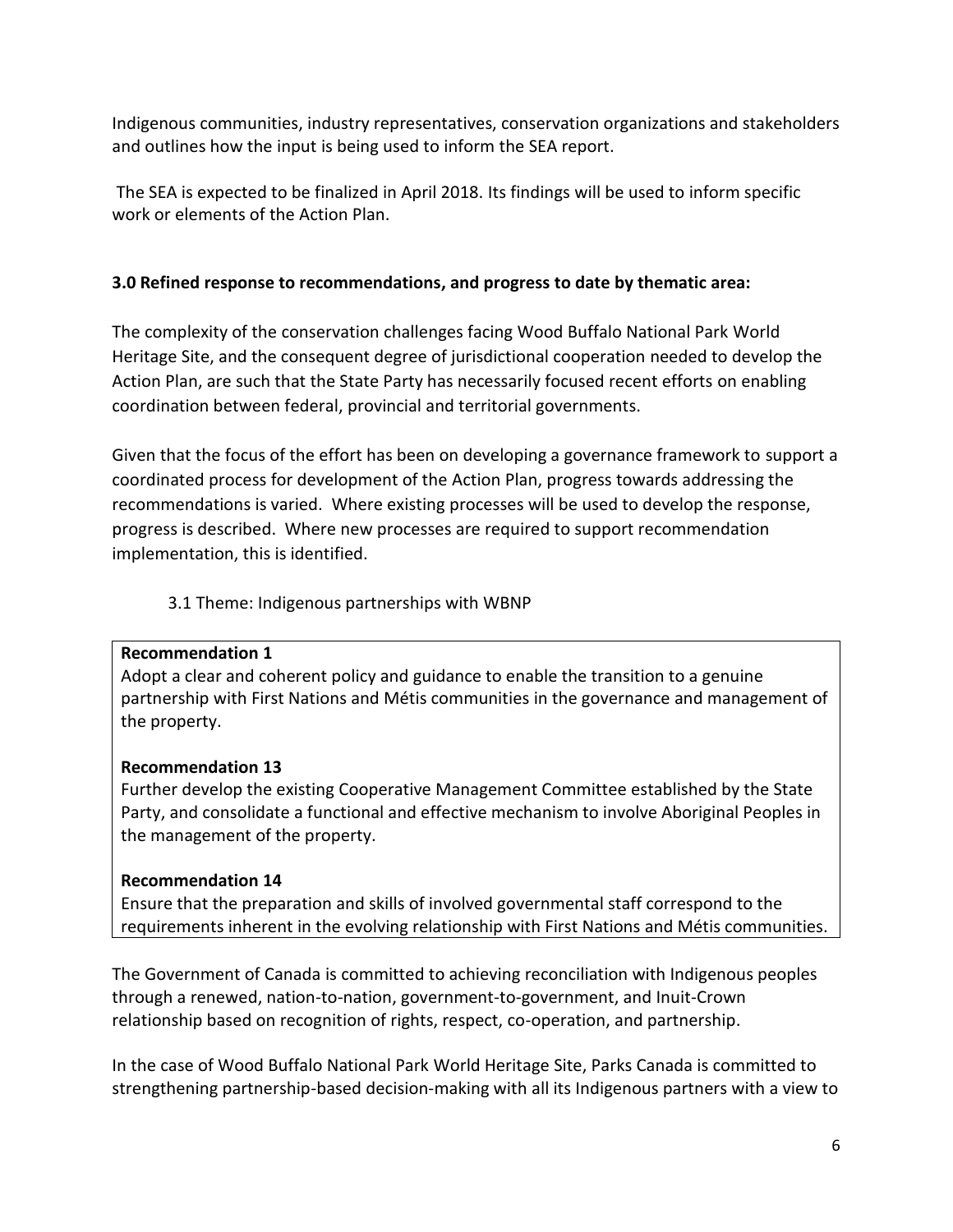improved management of WBNP. While the current Cooperative Management Committee (CMC) of the park involves all 11 Indigenous partners with direct interests in park management, several of these partners have indicated that they seek a different relationship based on their specific interests. Parks Canada is committed to working bilaterally with these Indigenous partners, where this is requested.

The Government of Canada is working with Indigenous communities at over 50 discussion tables across the country to explore new ways of working together to advance the recognition of Indigenous rights and self-determination. The goal is to bring greater flexibility to negotiations based on the recognition of rights, respect, cooperation and partnership. At these tables, Canada and Indigenous communities explore new ideas and ways to reach agreements with a view to recognize the rights of Indigenous communities and advance their vision of selfdetermination for the benefit of their communities and all Canadians.

These federal discussions are community-driven and respond to the unique rights, needs and interests of First Nations, Inuit, and Métis groups where existing federal policies have not been able to do so. This may involve jointly developing new ways to recognize rights and title in agreements, exploring ways to advance treaty rights and interests, using existing tools that are available government-wide outside of treaty and self-government processes to help address the unique needs of each group and building awareness of the treaty relationship.

Given the evolving nature of the relationship between the federal government and Indigenous peoples and the federal government's commitment to reconciliation, new training platforms and resources for federal public servants have been developed to increase cultural competency and awareness about First Nations, Métis and Inuit peoples in Canada and the federal government's roles and responsibilities. Under the themes of recognition, respect, relationships and reconciliation, the Indigenous Learning Series will provide access to resources, courses, workshops and events that share the history, heritage, cultures, rights and perspectives of Indigenous peoples in Canada and their relationship with the Crown. Parks Canada will use this platform, and pursue other opportunities with Indigenous partners of Wood Buffalo National Park World Heritage Site, to ensure that staff have an improved understanding of the specific histories of Indigenous peoples in and around WBNP with an aim to strengthening relationships with these Indigenous partners.

## **Recommendation 12**

Consolidate the management resources and capacity to a standard commensurate with World Heritage status and adequately respond to the challenges facing the property by: a) Reinstating a year round status and staffing of WBNP;

b) Recruiting a full-time Superintendent exclusively in charge of WBNP;

c) Ensuring an adequate Parks Canada presence in Fort Chipewyan, part of the critical PAD area and a major ecological region of WBNP.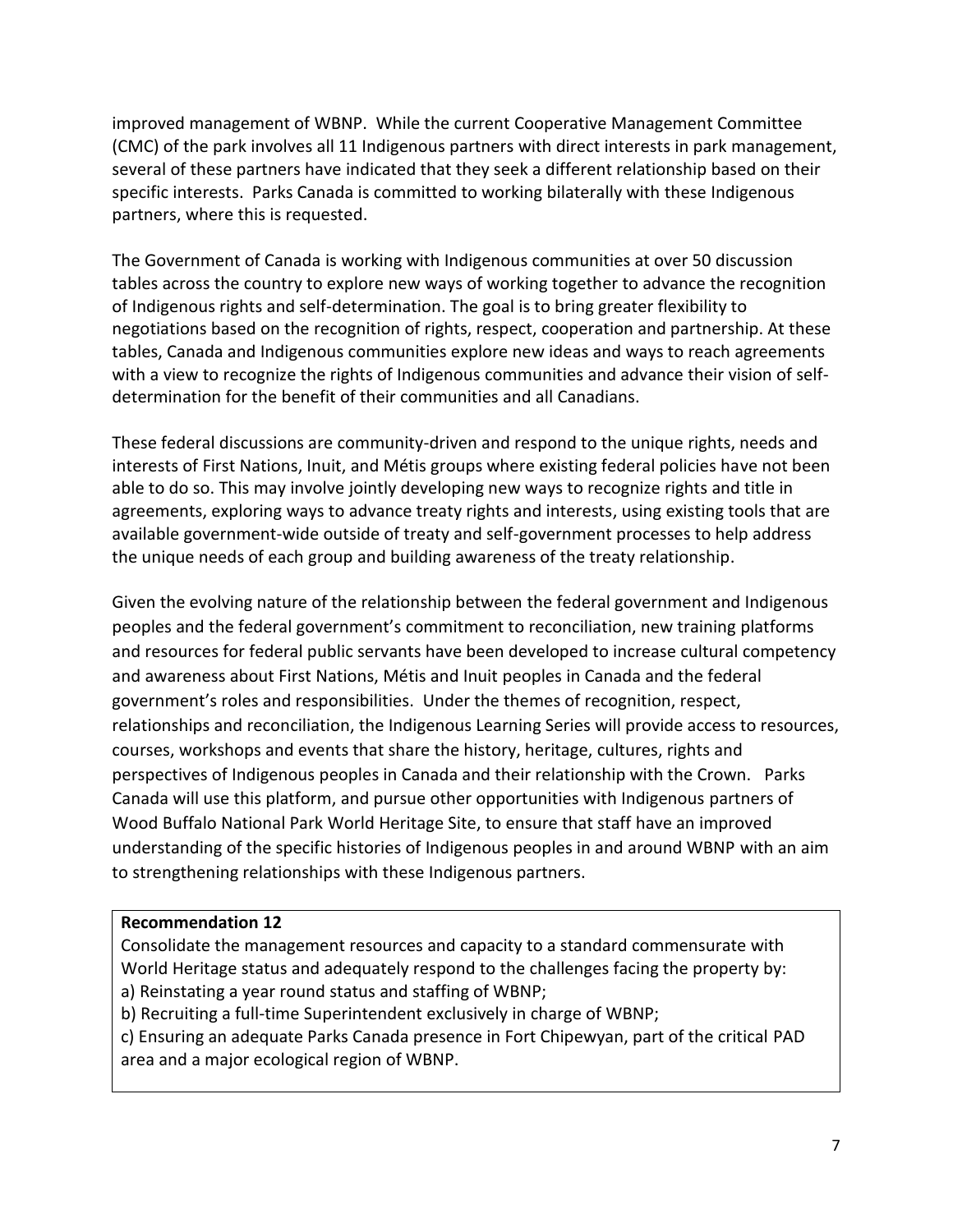Parks Canada has increased funding for the 2017/18 fiscal year to support improved staffing levels. A dedicated full-time superintendent for Wood Buffalo has been established, and seasonal positions have been extended. Parks Canada has begun an assessment of the needs of the Fort Chipewyan office to determine how best to support a stronger presence in the community with a view to strengthening relationships between Parks Canada and Indigenous communities, as well as to strengthen monitoring activities in the PAD.

3.2 Theme: Environmental Assessment

#### **Recommendation 4**

Conduct, in line with the IUCN World Heritage Advice Note on Environmental Assessment, an environmental and social impact assessment of the Site C project and, if moved forward, any other hydropower projects potentially affecting the Outstanding Universal Value of the property.

As noted in the 2017 State of Conservation report, the State Party has rejected this recommendation with regard to the Site C project as there is no legal mechanism to suspend or negate an authorization and undertake a new environmental assessment for a project that has been approved.

The Site C Hydroelectric Project (currently under construction) was approved in October 2014 (prior to Decision 39 COM 7B.18) after the completion of a cooperative environmental and socioeconomic assessment of the project by Canada and British Columbia, including a Joint Review Panel. The specific framework for the assessment was set out in the [Joint Review Panel](http://a100.gov.bc.ca/appsdata/epic/documents/p371/1348674534143_bae3e7e1efa0f7c2275bd3c500afc6a0aaf9284d0cfc636e990cc51c6aeca044.pdf)  [Agreement](http://a100.gov.bc.ca/appsdata/epic/documents/p371/1348674534143_bae3e7e1efa0f7c2275bd3c500afc6a0aaf9284d0cfc636e990cc51c6aeca044.pdf) [\(http://www.ceaa-acee.gc.ca/050/documents/p63919/81725E.pdf\)](http://www.ceaa-acee.gc.ca/050/documents/p63919/81725E.pdf), and met many of the standards set out in the IUCN World Heritage Advice note referenced.

On August 2, 2017, the provincial government of British Columbia directed the British Columbia Utilities Commission to undertake an economic review of the Site C project. The Utilities Commission examined the costs associated with completing the project as currently planned, suspending the Project with the option to resume construction in 2024, and terminating the project. The Utilities Commission submitted its final report to the provincial government on November 1, 2017. On December 11, 2017, after taking into consideration the review of the project by the Utilities Commission, the British Columbia government decided to allow the construction of the Site C Project to proceed.

The Canadian Environmental Assessment Agency is actively verifying compliance with the federal Decision Statement and associated conditions issued under the *Canadian Environmental Assessment Act* 2012 for the Site C Project. Since the issuance of the Decision Statement, the Agency has conducted 7 inspections of the Project to verify that BC Hydro is in compliance with the conditions.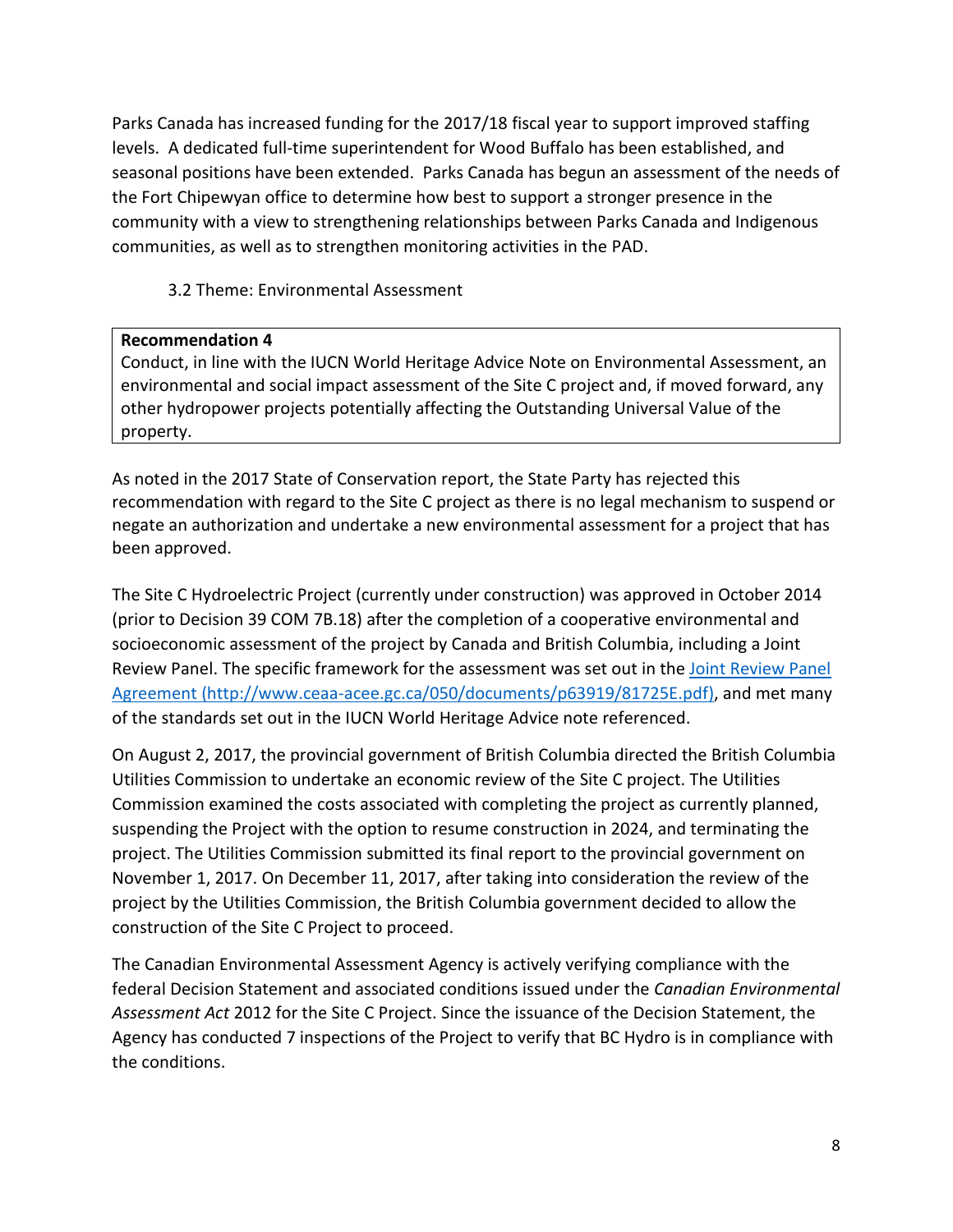With respect to hydroelectric developments, Canada has referred the proposed Amisk Hydroelectric Project to an independent review panel. The proponent is not expected to submit its environmental impact statement until 2020. Canada is committed to working with the Government of Alberta and Indigenous communities to amend the Guidelines for the Preparation of the Environmental Impact Statement to provide specific direction to the proponent regarding the consideration of the potential effects of the project on the OUV of the Park, including the PAD, in its Environmental Impact Statement.

#### **Recommendation 5**

Conduct an environmental and social impact assessment of the proposed Teck Frontier oil sands mine project in line with the IUCN World Heritage Advice Note on Environmental Assessment, fully taking into account the Outstanding Universal Value of the property, including the PAD.

#### **Recommendation 9**

Expand the scope of monitoring and project assessments to encompass possible individual and cumulative impacts on the Outstanding Universal Value of the property and in particular the PAD.

The proposed Frontier Oil Sands Mine Project has been undergoing an environmental assessment by an independent joint review panel since May 2016. On August 24, 2017, together with the Alberta Energy Regulator, Canada announced an amendment to the Joint Review Panel Agreement to mandate the independent Joint Review Panel to specifically consider and report on the potential environmental and cumulative effects of the project on the OUV of the World Heritage Site, including the PAD. The amendment was developed in consultation with Indigenous communities. Immediately following the announcement, the Joint Review Panel requested additional information from the project proponent to address the changes to its mandate.

Canada is also collaborating with the Mikisew Cree First Nation (MCFN) to develop a joint methodology for the assessment of the potential impacts of the Frontier project on their Indigenous and Treaty rights. Canada and the MCFN intend to submit the methodology to the Joint Review Panel for its consideration in the environmental assessment process. The proposed methodology includes criteria that could be used in the assessment of the potential impacts of the Project on culture and Indigenous rights that are linked to the OUV.

Canada has committed to ensuring that all current and future environmental assessment reviews conducted pursuant to federal environmental assessment legislation (CEAA 2012) explicitly consider both the incremental and cumulative impacts of upstream development on the OUV of WBNP and are aligned with the IUCN World Heritage Advice Note on Environmental Assessment and World Heritage, to the extent possible.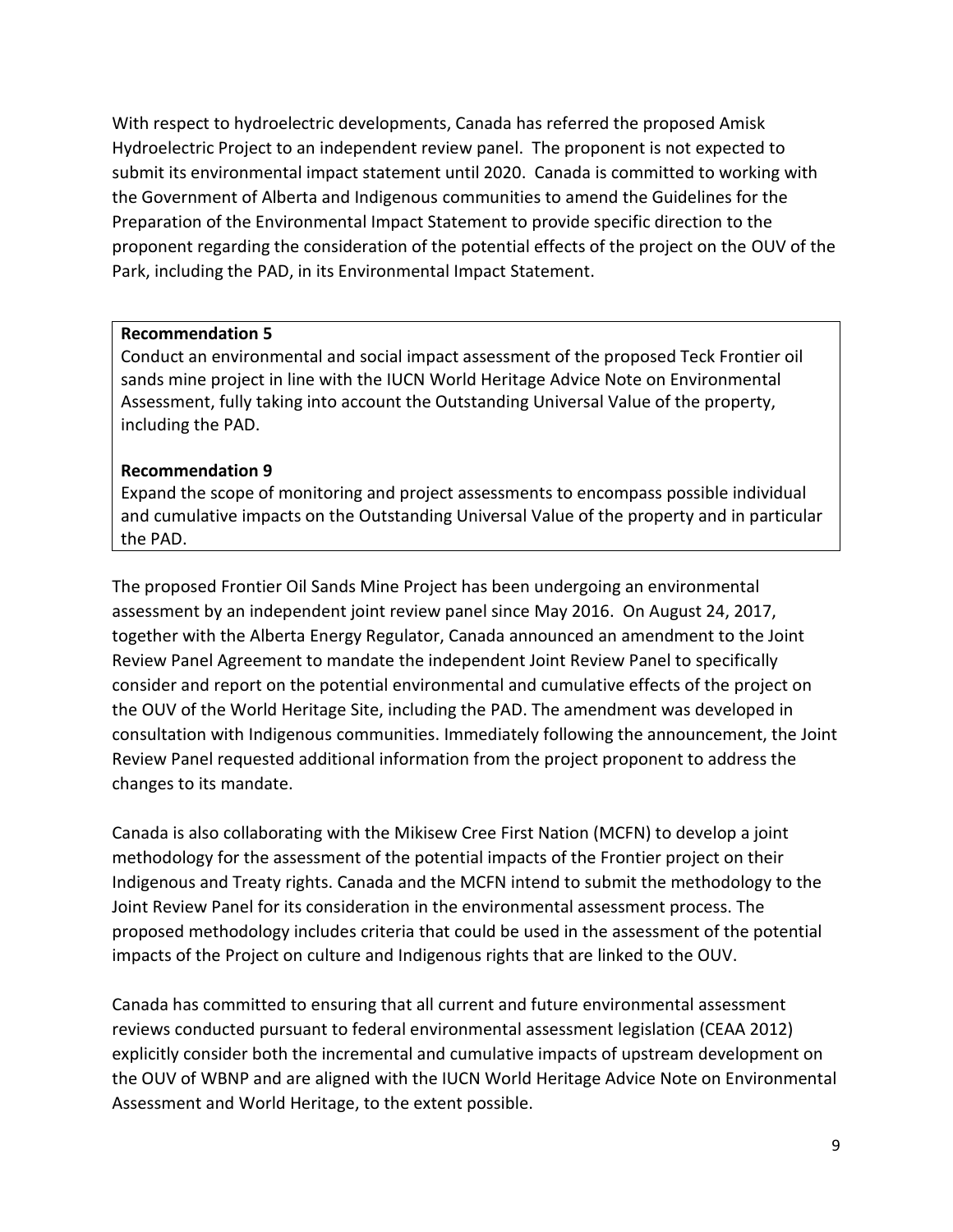## **Recommendation 8**

Expand the scope of the SEA, which was requested by the Committee in its Decision **39 COM 7B.18**, so that it adequately reflects the scale, pace and complexity of industrial development, land use changes and river flow manipulations in the Peace and Athabasca River watersheds, both in terms of individual and cumulative impacts.

It is the position of the State Party that the scope of the SEA currently reflects the scale, pace and complexity of industrial development, land use changes and river flow manipulations in the Peace and Athabasca River watersheds.

## **Other: Status of Environmental Assessment Legislation**

The federal government has made significant progress on its review of environmental and regulatory processes. In June 2017, after taking into account input from other levels of government, Indigenous communities, and a wide range of stakeholders, as well as Expert Panel reports and Parliamentary Studies conducted over the past year, the federal government released a discussion paper for public input on its proposed approach to environmental and regulatory processes. The proposed approach includes:

- A broadened scope of assessments from environmental assessment to impact assessment. Assessments are to include environmental, economic, social and health impacts and require a gender-based analysis. Also, they would support sustainability and integrated decision-making;
- A new early planning and engagement phase for impact assessments that would ensure early dialogue with Indigenous peoples, the public and stakeholders and identify issues upfront, leading to better project design;
- An open science and data platform and mandatory consideration of Indigenous knowledge alongside other sources of evidence. There will also be stronger peer review of science and greater openness and transparency;
- Addressing cumulative effects through regional and strategic assessments; and
- A more integrated model for Indigenous engagement throughout project reviews to recognize and respect their rights and interests, and promote their participation as partners in the economic development of their territories.

The proposed changes will be guided by the following principles:

- Fair, predictable and transparent environmental assessment and regulatory processes;
- Participation of Indigenous peoples in all phases of the assessment process that advances the Government's commitment to reconciliation and to the United Nations Declaration on the Rights of Indigenous peoples;
- Inclusive and meaningful public engagement;
- Timely, evidence-based decisions reflecting the best available science and Indigenous knowledge; and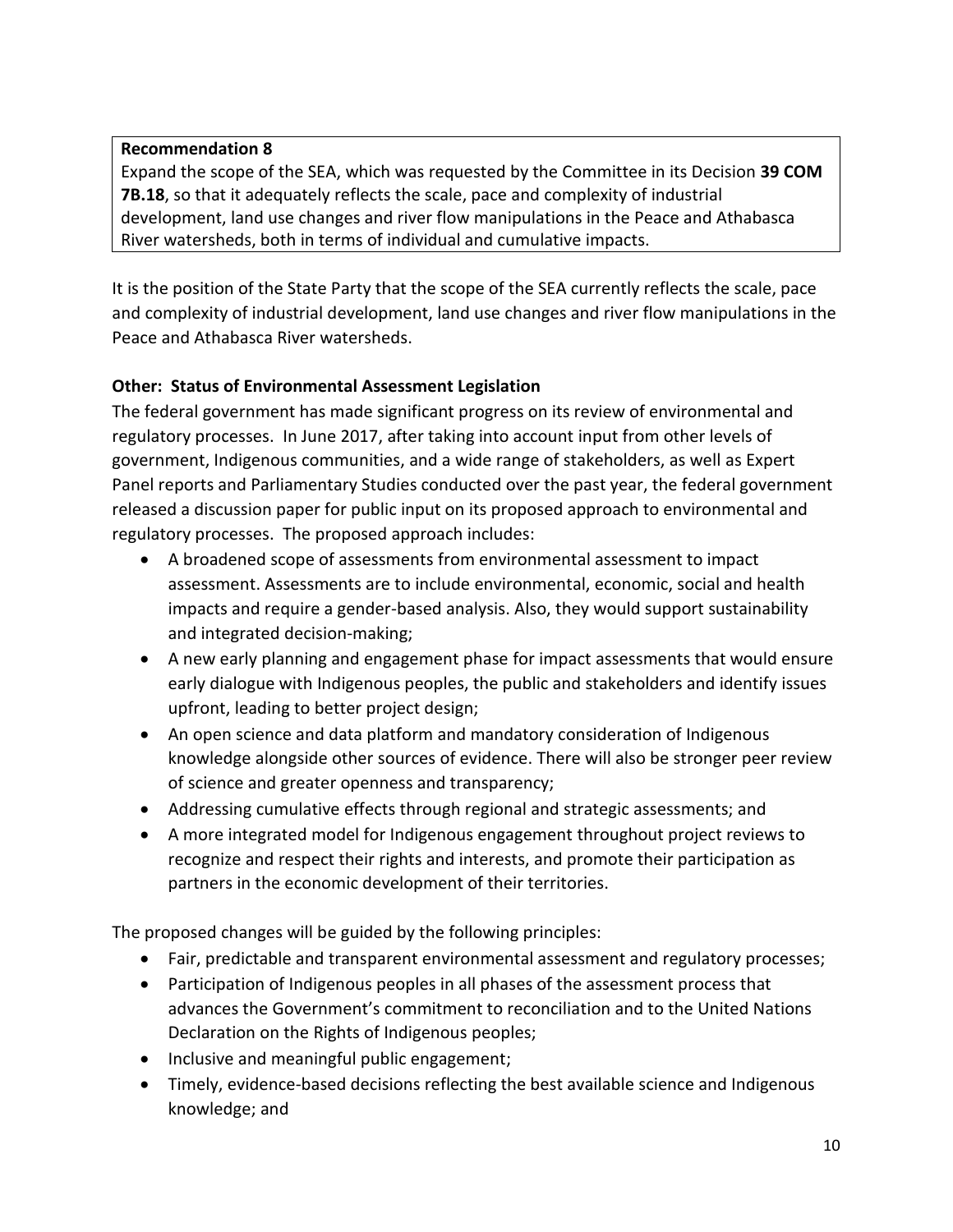• Scale of assessment aligned with the scale and potential impacts of the project.

The discussion paper has been subject to a public review period. The feedback received will help inform the government's consideration of any potential legislative, policy or regulatory changes.

## 3.3 Theme: Conservation Area Connectivity

#### **Recommendation 10**

Conduct a comprehensive assessment of options, in order to underpin decision-making to put in place an effective buffer zone, as defined in the Operational Guidelines. The Birch River deserves particular attention as the only relatively intact major watershed of the PAD.

#### **Recommendation 11**

Conduct a systematic assessment of options to better realize synergies between the property and land-use planning in its immediate vicinity, including the existing and planned provincial protected areas.

As part of Canada's commitment to Aichi Target 11, Canada has committed to conserving at least 17% of terrestrial areas and inland water through a network of protected areas and other area-based measures under the "Pathway to Canada Target 1" (Pathway). The objectives of the Pathway initiative are to encourage efforts among governments and land management partners to contribute to achieving Canada Target 1, including conserving at least 17% of terrestrial areas and inland waters of Canada by 2020 through protected areas, Indigenous protected and conserved areas, and other effective area-based conservation measures across Canada that are effectively and equitably managed, well-connected and integrated into the wider landscape, including areas of importance for biodiversity and ecosystem services and that together achieve ecological representation.

A key element in this pan-Canadian initiative is the Indigenous Circle of Experts (ICE), created to ensure Indigenous expert advice is applied to all elements of the Pathway initiative. Within the Pathway, the ICE is leading efforts to consider how a spectrum of Indigenous Protected and Conserved Areas (IPCAs) could be realized in Canada and contribute toward achieving Canada Target 1 in the spirit and practice of reconciliation. The ICE has been mandated to produce a report with recommendations and guidance on IPCAs that will be publicly available and submitted for consideration to Indigenous, federal, provincial and territorial governments. In 2017, the ICE hosted regional gatherings to hear from Indigenous peoples across Canada on the IPCA concept, and inform its recommendations with Indigenous knowledge and local experiences in Indigenous-led conservation.

The Government of Alberta is developing a response to the Pathway to Canada Target 1 initiative that will inform provincial strategies to achieve conservation of at least 17 per cent of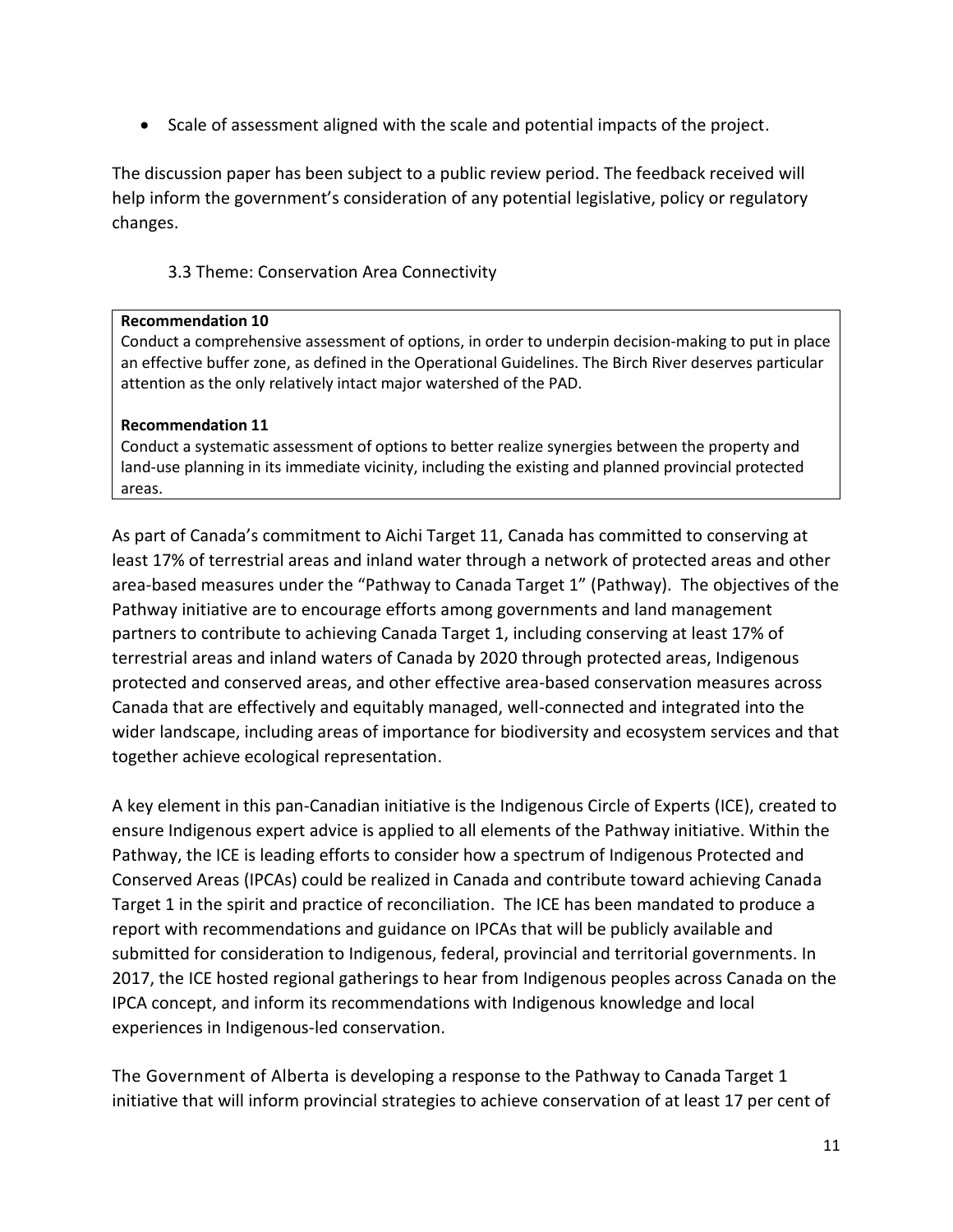Alberta's land base by 2020. Strategies could include additional protected areas adjacent to Wood Buffalo National Park. In the response, the primary mechanism for identifying and establishing conservation lands will continue to be through the Land-use Framework, regional planning and amendment processes. Opportunities that arise outside of regional planning will undergo cross-ministry, Indigenous and stakeholder reviews.

The Lower Athabasca Regional Plan (2012) established six new conservation areas, bringing the total conserved land in the region to two million hectares, or 22 percent of the region. Three of these new conservation areas (Birch River Conservation Area, Kazan Wildland Provincial Park, and Richardson Wildland Provincial Park) are adjacent to Wood Buffalo National Park, and provide landscape connectivity. The Birch River Conservation Area includes part of the Birch River watershed. These conservation areas are intended to be added to Alberta's inventory of parks and protected areas and are currently provided interim legislative protection through the Lower Athabasca Regional Plan regulations under the *Alberta Land Stewardship Act* until they are designated under the *Provincial Parks Act* by Order-in-Council. The Birch River Conservation Area will be designated as a Public Land Use Zone under the *Public Lands Act*. As such it will have legislative protection through the *Public Lands Act* and Lower Athabasca Regional Plan regulations under the *Alberta Land Stewardship Act*.

Alberta's Draft Provincial Woodland Caribou Range Plan (2017) identified candidate conservation areas in support of caribou range planning. One of these candidate conservation areas is Forest Management Unit F10 in the Lower Peace Region located adjacent to Wood Buffalo National Park. Conversations on boundaries and management intent of this candidate conservation area will continue with stakeholders, industry, municipalities and Indigenous communities as part of public engagement on the draft Range Plan.

Another example of linkages between the Pathway initiative and regional land use planning process is the Government of Northwest Territories (GNWT) 5 year work plan, *Healthy Land, Healthy People: Government of the Northwest Territories Priorities for Advancement of Conservation Network Planning 2016-2021*. This initiative maintains that part of developing a robust conservation network requires that connectivity which maintains intact ecosystem processes, be strongly considered when making landscape decisions. Further, that lands that are outside of the conservation network are managed in a way that supports ecosystem processes and allows for the movement of species populations across the landscape. A community-based area of interest for protection has been proposed adjacent to the northwest boundary of WBNP. This area is known as Ejié Túé Ndáde Candidate Area and is being advanced by the Kátlódeeche First Nation. It is one of the GNWT`s conservation network planning priorities to advance this candidate area to a point of decision on establishment. This would be accomplished through a coordinated process in which the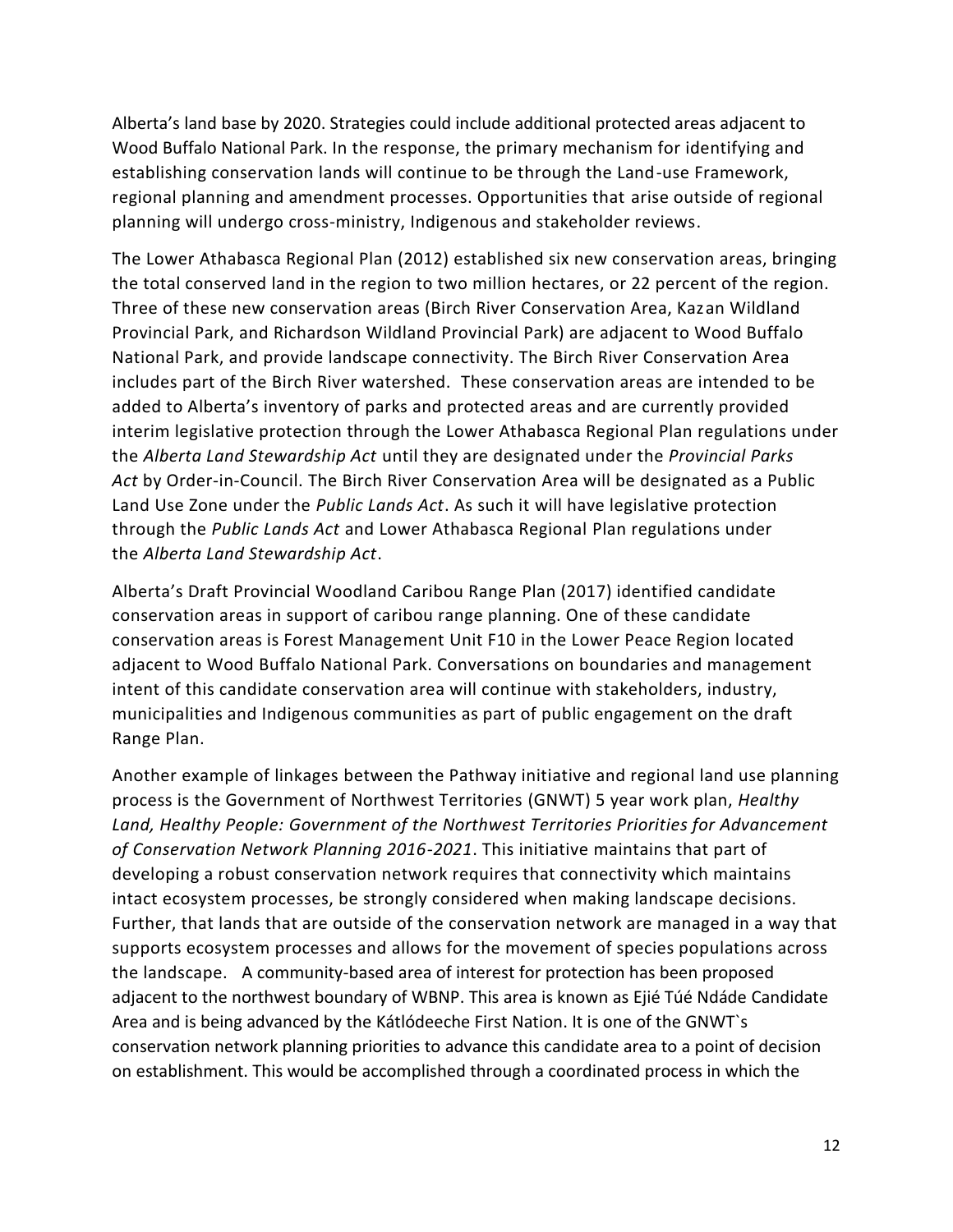GNWT will work with planning partners to maximize conservation outcomes and apply innovative northern solutions to conserve values on the land.

## 3.4 Theme: Tailings Ponds Risk Assessment

#### **Recommendation 6**

Conduct a systematic risk assessment of the tailings ponds of the Alberta Oil Sands region with a focus on risks to the PAD, and submit the report of this assessment to the World Heritage Centre, for review by IUCN, in accordance with Paragraph 172 of the *Operational Guidelines*.

In 2015, the Government of Alberta released the Tailings Management Framework for the Mineable Athabasca Oil Sands. The Framework provides direction to manage fluid tailings volumes during and after mine operation in order to manage and decrease liability and environmental risk resulting from the accumulation of fluid tailings on the landscape. As part of Framework implementation, Alberta will be evaluating aspects of risk related to cumulative effects of oil sands tailings and the potential impacts on downstream ecosystems.

3.5 Theme: Environmental Flows / Hydrology

#### **Recommendation 3**

To enable informed decision-making, conduct environmental flows assessments to the highest international standards for the Peace, Athabasca and Slave Rivers as they pertain to the health of the PAD, in order to identify water flows needed to sustain the ecological functioning of the PAD under the circumstances of existing and planned future dams and water withdrawals. These assessments should incorporate projections of climate change and should determine the cumulative effects on the PAD and the property of flow regulation of all existing and proposed dams on all three rivers.

#### **Recommendation 7**

Establish adequate baseline hydrological information of the Peace and Athabasca River Basins to enhance the reference for monitoring and assessing current and future hydrological conditions.

In review of Recommendations 3 and 7, and noting the emphasis on ecological functioning of the PAD as integral for the maintenance of the OUV of WBNP, it is important to note that the water flows needed to maintain traditional use of the PAD by rights holders will also be an equally important consideration for the response to these recommendations.

Given the inter-jurisdictional nature of the considerations needed to address these recommendations, and the number of interested stakeholders that need to be engaged, the Government of Canada and its provincial and territorial partners recognize that a multijurisdictional effort is required to respond to the recommendations.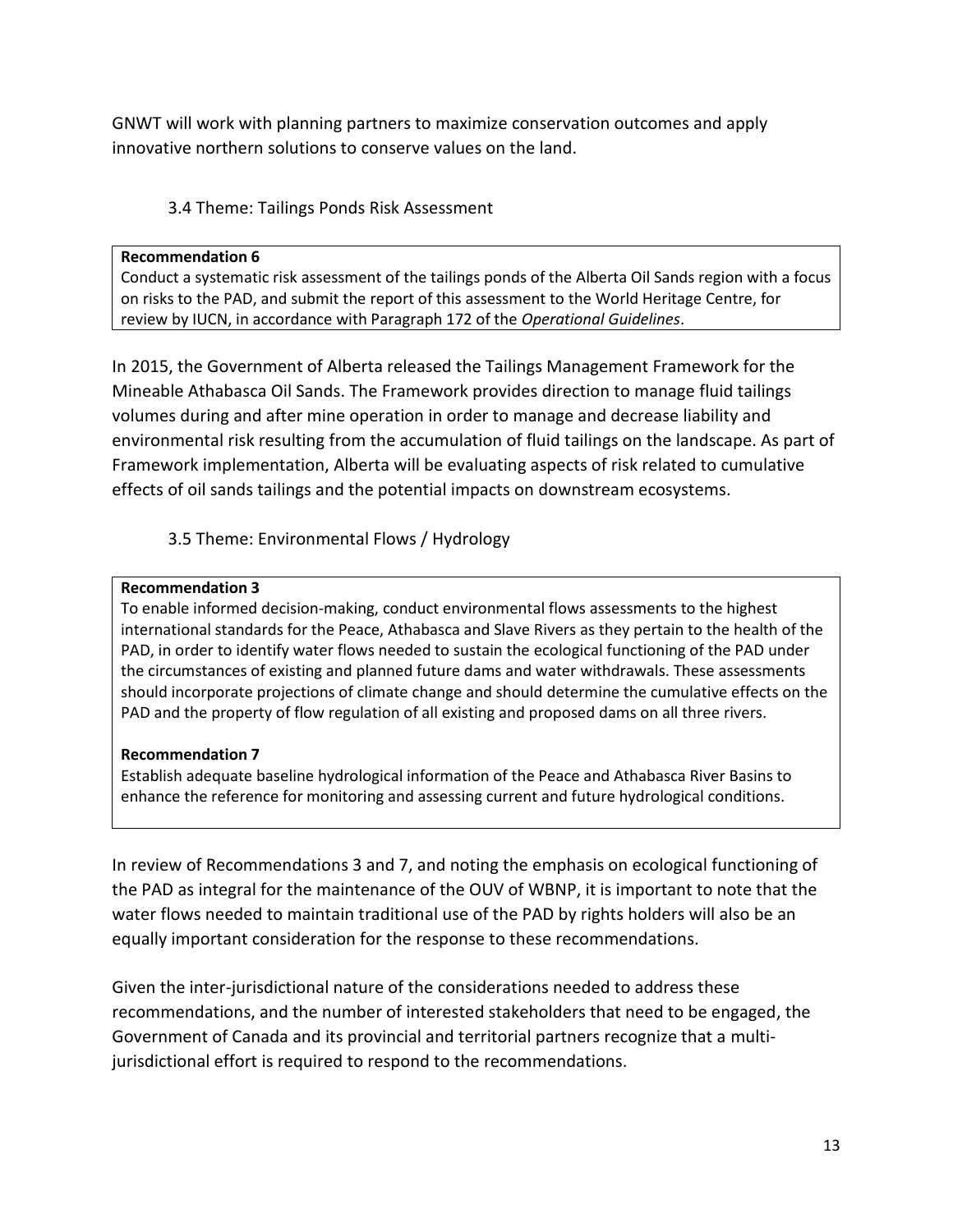Currently, federal, provincial and territorial governments are engaged in discussions of the scope of work that may be required, including the development of a workplan and timeline for engagement with Indigenous communities and stakeholders.

## 3.6 Theme: Monitoring and Science

#### **Recommendation 2**

Considering the increasing pressures on the property at this time, prioritise conservation and ensure that the State Party's science capacity enables Parks Canada's legal obligation to maintain and restore the Ecological Integrity of the property.

Given the trans-provincial nature of the pressures on the property, enhanced interjurisdictional collaboration and coordination will focus on research and monitoring efforts needed to maintain and restore the ecological integrity of the PAD. To be comprehensive and effective, this collaboration and coordination needs to address community-based monitoring programs and Indigenous knowledge. To that end, the governments of Canada and Alberta have been discussing collaboration with, and committing support for, a community-based monitoring program in the PAD.

## 3.7 Theme: Wildlife and Habitat Conservation

#### **Recommendation 15**

Further harmonize and adopt the Species Recovery Strategy for Wood Bison throughout its range, including but not limited to the Greater WBNP Ecosystem, and specifically:

a) Urgently invest in comprehensive and independent analysis of the conservation importance and status of the Ronald Lake Bison Herd (RLBH), including threats to it posed by proposed development, within a broader Species Recovery Strategy; b) Dedicate, in full cooperation with Aboriginal Peoples, adequate attention and funding to the management of Wood Bison, including as regards the development of disease

management options other than culling.

Canada is addressing this recommendation in the context of recovery planning in Canada. In May 2016, the "proposed" *Recovery Strategy for the Wood Bison (Bison bison athabascae) in Canada* was released for public comment. It is expected that the final version of the strategy will be released in 2018.

The Ronald Lake Bison Herd, numbering about 200 bison, is a disease-free wood bison herd located between the Athabasca River and the Birch Mountains. The herd ranges south into the area of active oil sands leases and north into WBNP. While the Recovery Strategy recognizes that the herd is vulnerable to mine development impacts and to disease transmission from WBNP bison, much remains unknown about the status of this bison herd.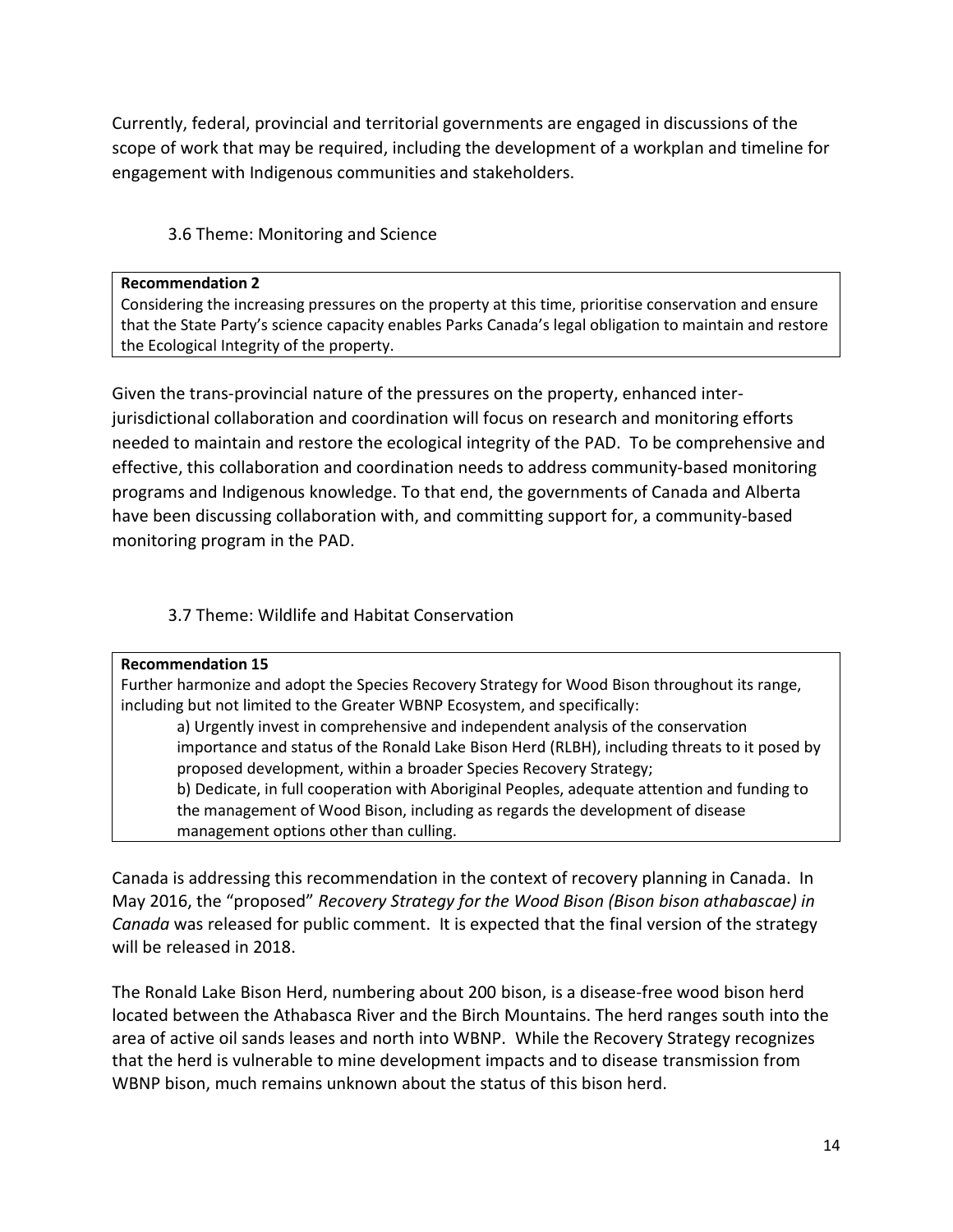To better understand the conservation importance of the herd, and to better inform regulatory and management decisions which could affect the herd's viability on the landscape, the multistakeholder Ronald Lake Bison Herd Technical Team seeks to address knowledge gaps. The Technical Team has developed a program of study to better understand the status of the herd, including: herd range / distribution, habitat quality and quantity, disturbance impacts, herd population parameters and predation impacts.

To better protect the herd, and to respond to concerns expressed by Indigenous communities about the impacts of sport hunting and industrial development on herd viability, the Alberta government designated the Ronald Lake bison as a "subject animal" in March 2016, meaning these animals can only be hunted for subsistence by First Nations and Métis peoples. In the park the bison remains a protected species and cannot be hunted.

Alberta supports many activities aimed at sustaining the Ronald Lake bison, primarily through leadership of the Ronald Lake bison herd Technical Team. In 2016 Alberta began discussions with 9 local indigenous communities about entering into a cooperative management relationship to manage the Ronald Lake bison herd. Those discussions are continuing.

In addition, the Canadian Wildlife Service is currently developing an imminent threat assessment in response to requests for Canada's *Species at Risk Act* emergency orders from two First Nations. The assessment is focusing on two herds in Alberta; Ronald Lake and Wabasca. The objective of the assessment is to determine if there is an imminent threat to the survival or recovery of the species. Consultations on the imminent threat assessment are currently underway with nine Indigenous communities whose traditional territories overlap the ranges of the Ronald Lake and Wabasca bison herd. If it is determined by the Minister of Environment and Climate Change Canada that an imminent threat exists, Canada has discretion to issue an emergency protection order under section 80 of the *Species at Risk Act*.

#### **Recommendation 16**

Continue to closely monitor the entire used and potential nesting area of the Whooping Crane within the Greater WBNP Ecosystem so as to be able to respond to possible changing management requirements.

The Canadian Wildlife Service and Parks Canada continue to closely monitor the nesting area of the Whooping Crane within the Greater WBNP ecosystem. This work involves annual aerial monitoring of habitat conditions, nest establishment and recruitment of young whooping cranes into the population. Current and proposed research efforts include satellite tracking to learn more about threats to the population and high-resolution remote sensing to assess the extent and use of breeding habitat. The whooping crane population is continuing on its path to recovery, with a record number of nests (98) established in 2017 resulting in 63 fledged chicks, including the very rare occurrence of 4 sets of fledged twins.